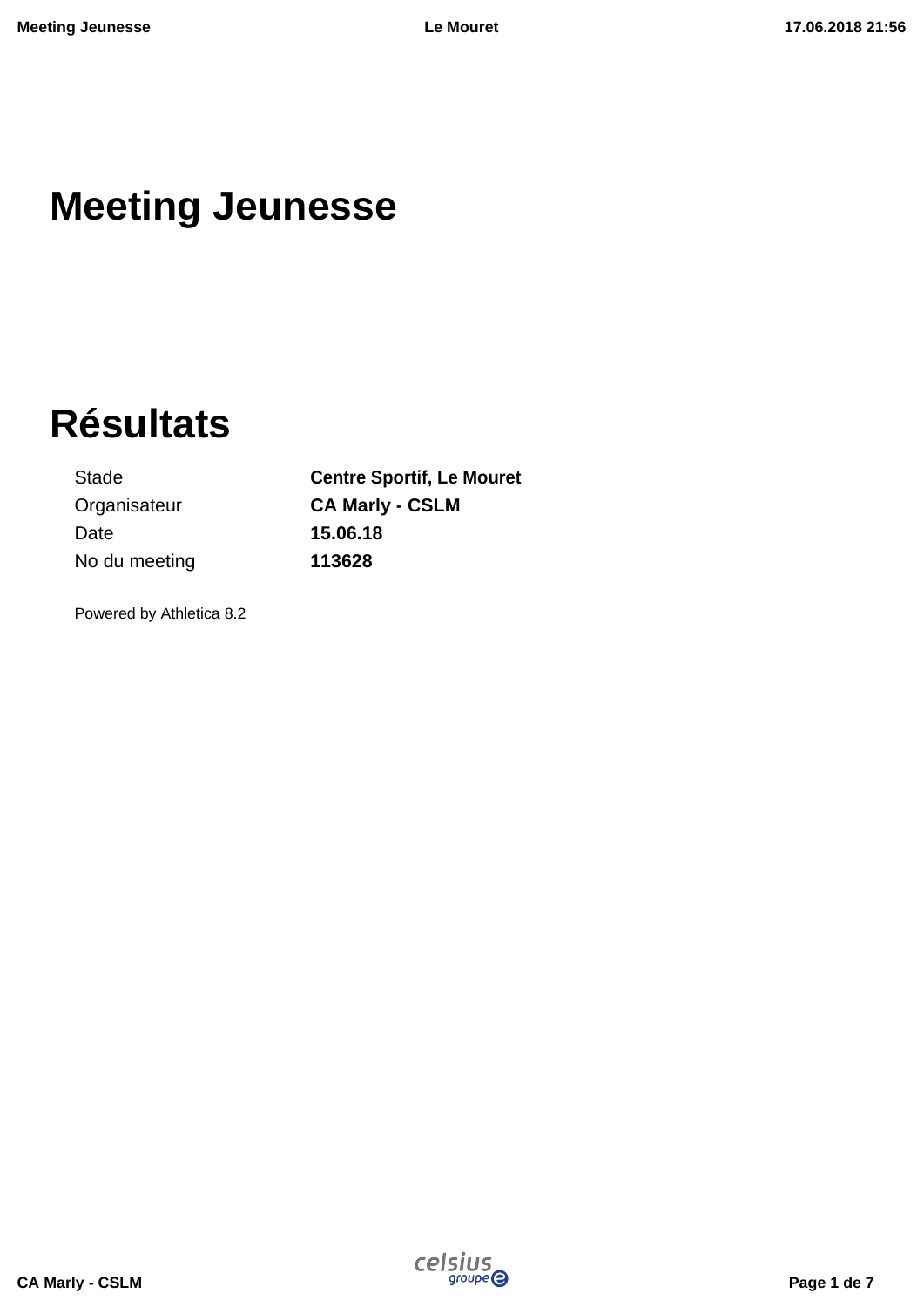### **U18 M / U16 M 1000 m**

| Finale | 15.06.18 21:45 |
|--------|----------------|
|        |                |

| Rang Nom |                         |    | An Société                                  |            | <b>Pays Performance</b> | <b>Beme</b> |
|----------|-------------------------|----|---------------------------------------------|------------|-------------------------|-------------|
|          | 1. Bussard Robin        |    | 02 CS Neirivue                              | SUI        | 2:42.93                 |             |
|          | 2. Bussard Thomas       |    | 02 CS Neirivue                              | SUI        | 2:42.98                 |             |
|          | 3. Tâche Antoine        |    | 02 SA Bulle                                 | SUI        | 2:43.54                 |             |
|          | 4. Egger Valentin       |    | 01 CA Fribourg                              | SUI        | 2:44.18                 |             |
|          | 5. Oberson Bruno        |    | 03 CA Gibloux Farvagny                      | <b>SUI</b> | PB 2:48.95              |             |
|          | 6. Thonney Florian      |    | 03 FSG Chexbres                             | SUI        | PB 2:52.72              |             |
|          | 7. Veri Sylvain         | 01 | Les Paccots                                 | <b>SUI</b> | 3:03.69                 |             |
|          | 8. Kaeser Silvan        |    | 04 TSV St. Antoni                           | SUI        | 3:05.33                 |             |
|          | 9. Nuoffer Loïc         |    | 02 CA Belfaux                               | SUI        | PB 3:05.75              |             |
|          | 10. Chelali Saadi       |    | 03 CA Belfaux                               | SUI        | 3:10.85                 |             |
|          | 11. Morel Fabien        |    | 03 CA Gibloux Farvagny                      | SUI        | 3:11.33                 |             |
|          | 12. Hirsbrunner Nicolas |    | 04 AthleticaVeveyse                         | <b>SUI</b> | PB 3:12.98              |             |
|          | 13. Folly Yannis        | 04 | TSV Düdingen                                | SUI        | 3:19.46                 |             |
|          | 14. Grandjean Baptiste  |    | 02 AthleticaVeveyse                         | <b>BEL</b> | 3:22.17                 |             |
|          | 15. Nuoffer Florian     |    | 04 CA Belfaux                               | <b>SUI</b> | PB 3:23.15              |             |
|          | 16. Meylan Nicolas      |    | 03 Société de Gymnastique de Saint-<br>Prex | SUI        | PB 3:24.45              |             |
|          | 17. Buclin Antoine      |    | 04 CS Marsens                               | <b>SUI</b> | 3:55.22                 |             |
|          | 18. Marro Armand        |    | 04 CS Marsens                               | SUI        | PB 3:57.75              |             |
|          | <b>Farquet Adrien</b>   |    | 02 CABV Martigny                            | SUI        | <b>DNS</b>              |             |
|          | Margelisch Damien       |    | 02 AthleticaVeveyse                         | <b>SUI</b> | <b>DNS</b>              |             |

### **U14 M 1000 m**

### Finale 15.06.18 21:25

|                                                                                                                                                                                                                                                                                                                                                                                                                                                                                    |                                                                                                                                                                                                                                                                                                                                                                                                                                   |            | <b>Beme</b>                           |
|------------------------------------------------------------------------------------------------------------------------------------------------------------------------------------------------------------------------------------------------------------------------------------------------------------------------------------------------------------------------------------------------------------------------------------------------------------------------------------|-----------------------------------------------------------------------------------------------------------------------------------------------------------------------------------------------------------------------------------------------------------------------------------------------------------------------------------------------------------------------------------------------------------------------------------|------------|---------------------------------------|
|                                                                                                                                                                                                                                                                                                                                                                                                                                                                                    | <b>SUI</b>                                                                                                                                                                                                                                                                                                                                                                                                                        | 3:16.74    |                                       |
|                                                                                                                                                                                                                                                                                                                                                                                                                                                                                    | <b>SUI</b>                                                                                                                                                                                                                                                                                                                                                                                                                        | 3:21.65    |                                       |
| 05                                                                                                                                                                                                                                                                                                                                                                                                                                                                                 | SUI                                                                                                                                                                                                                                                                                                                                                                                                                               | SB 3:25.15 |                                       |
| 05                                                                                                                                                                                                                                                                                                                                                                                                                                                                                 | <b>SUI</b>                                                                                                                                                                                                                                                                                                                                                                                                                        | PB 3:31.07 |                                       |
| 06                                                                                                                                                                                                                                                                                                                                                                                                                                                                                 | <b>SUI</b>                                                                                                                                                                                                                                                                                                                                                                                                                        | 3:31.90    |                                       |
| 06                                                                                                                                                                                                                                                                                                                                                                                                                                                                                 | <b>SUI</b>                                                                                                                                                                                                                                                                                                                                                                                                                        | 3:34.37    |                                       |
| 06                                                                                                                                                                                                                                                                                                                                                                                                                                                                                 | <b>SUI</b>                                                                                                                                                                                                                                                                                                                                                                                                                        |            |                                       |
| 06                                                                                                                                                                                                                                                                                                                                                                                                                                                                                 | <b>SUI</b>                                                                                                                                                                                                                                                                                                                                                                                                                        | PB 3:36.77 |                                       |
|                                                                                                                                                                                                                                                                                                                                                                                                                                                                                    | <b>SUI</b>                                                                                                                                                                                                                                                                                                                                                                                                                        | 3:40.26    |                                       |
|                                                                                                                                                                                                                                                                                                                                                                                                                                                                                    | <b>SUI</b>                                                                                                                                                                                                                                                                                                                                                                                                                        | 3:41.88    |                                       |
|                                                                                                                                                                                                                                                                                                                                                                                                                                                                                    | <b>SUI</b>                                                                                                                                                                                                                                                                                                                                                                                                                        | SB 3:44.28 |                                       |
| 06                                                                                                                                                                                                                                                                                                                                                                                                                                                                                 | <b>SUI</b>                                                                                                                                                                                                                                                                                                                                                                                                                        | 3:47.63    |                                       |
|                                                                                                                                                                                                                                                                                                                                                                                                                                                                                    | <b>SUI</b>                                                                                                                                                                                                                                                                                                                                                                                                                        | 3:48.68    |                                       |
|                                                                                                                                                                                                                                                                                                                                                                                                                                                                                    | <b>SUI</b>                                                                                                                                                                                                                                                                                                                                                                                                                        | 3:56.00    |                                       |
| 06                                                                                                                                                                                                                                                                                                                                                                                                                                                                                 | <b>SUI</b>                                                                                                                                                                                                                                                                                                                                                                                                                        | PB 3:58.86 |                                       |
| 05                                                                                                                                                                                                                                                                                                                                                                                                                                                                                 | <b>SUI</b>                                                                                                                                                                                                                                                                                                                                                                                                                        | 4:00.18    |                                       |
| 06                                                                                                                                                                                                                                                                                                                                                                                                                                                                                 | <b>SUI</b>                                                                                                                                                                                                                                                                                                                                                                                                                        | 4:03.41    |                                       |
| 06                                                                                                                                                                                                                                                                                                                                                                                                                                                                                 | <b>SUI</b>                                                                                                                                                                                                                                                                                                                                                                                                                        | 4:04.07    |                                       |
|                                                                                                                                                                                                                                                                                                                                                                                                                                                                                    | <b>SUI</b>                                                                                                                                                                                                                                                                                                                                                                                                                        | 4:04.74    |                                       |
| 06                                                                                                                                                                                                                                                                                                                                                                                                                                                                                 | <b>SUI</b>                                                                                                                                                                                                                                                                                                                                                                                                                        | 4:05.48    |                                       |
| 06                                                                                                                                                                                                                                                                                                                                                                                                                                                                                 | <b>SUI</b>                                                                                                                                                                                                                                                                                                                                                                                                                        | SB 4:05.94 |                                       |
| 06                                                                                                                                                                                                                                                                                                                                                                                                                                                                                 | <b>SUI</b>                                                                                                                                                                                                                                                                                                                                                                                                                        | 4:12.48    |                                       |
| Rang Nom<br>1. Magne Antonin<br>2. Bührer Matthieu<br>3. Sudan Simon<br>4. Hammel Robin<br>5. Tâche Gabriel<br>6. Moretto Elia Nando<br>7. Emery Nils<br>8. Kaeser Livio<br>9. Etter Melvin<br>10. Cudré-Mauroux Martin<br>11. Matthey Léo<br>12. Guillebeau Nevio<br>13. Jaggi Alaric<br>14. Castella Emile<br>15. Kocher Leon<br>16. Surchat Ewan<br>17. Aeby Tim<br>18. Valnet Guillaume<br>19. Nicolet Mathieu<br>20. Auderset Nils<br>21. Clerc Gabriel<br>22. CLEMENT ARTHUR | An Société<br>06 CA Gibloux Farvagny<br>06 CA Fribourg<br>SA Bulle<br>AthleticaVeveyse<br>AthleticaVeveyse<br>TSV Düdingen<br>AthleticaVeveyse<br>TSV St. Antoni<br>05 FSG Chexbres<br>06 CS Le Mouret<br>06 SA Bulle<br>TSV Düdingen<br>06 AthleticaVeveyse<br>05 SA Bulle<br>TSV Düdingen<br><b>CA Gibloux Farvagny</b><br>TSV Düdingen<br><b>SA Bulle</b><br>06 SA Bulle<br>TSV Düdingen<br><b>SA Bulle</b><br><b>SA Bulle</b> |            | <b>Pays Performance</b><br>PB 3:34.97 |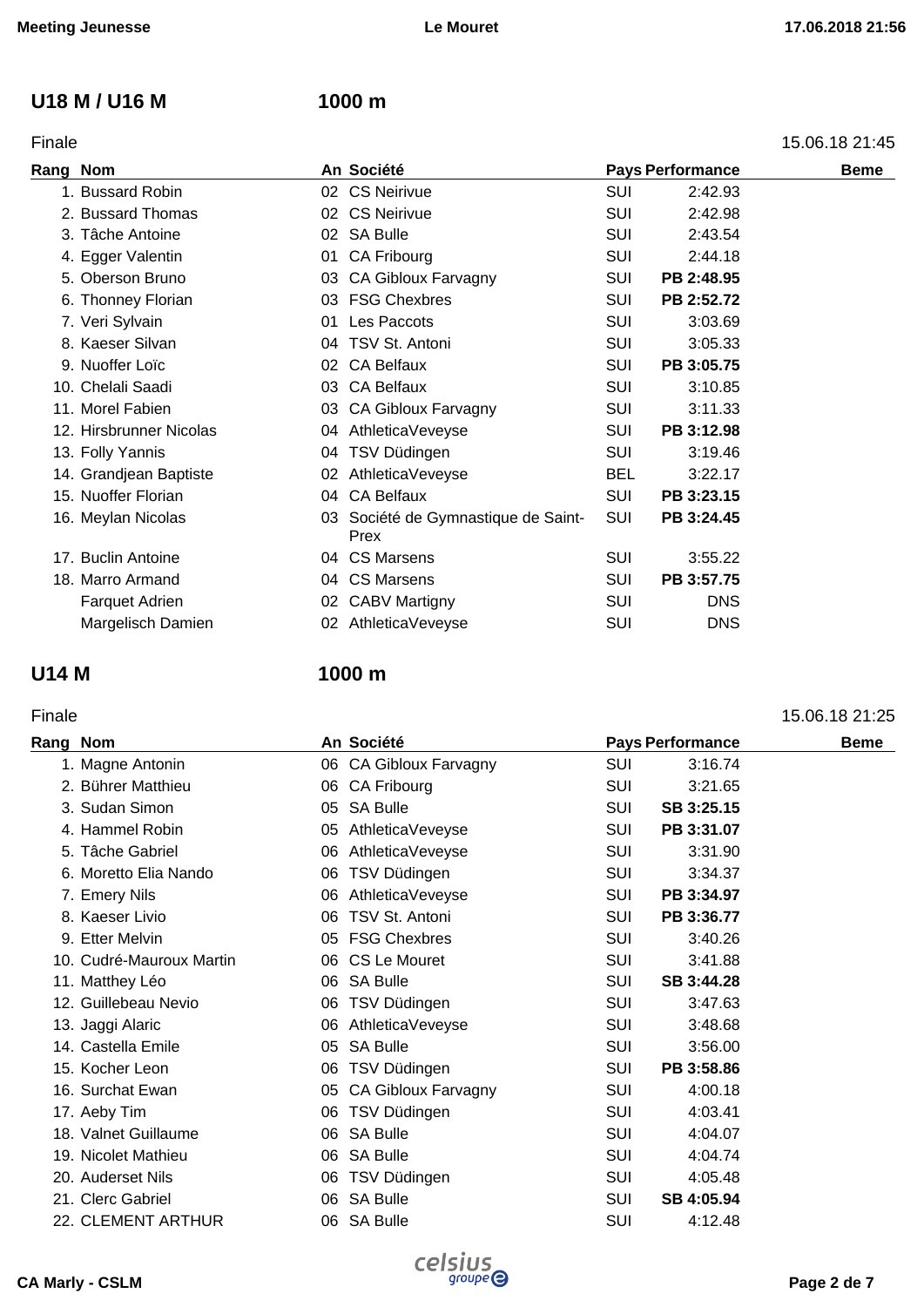| <b>U14 M</b>           | 1000 m          | (cont.)                 |             |
|------------------------|-----------------|-------------------------|-------------|
| Rang Nom               | An Société      | <b>Pays Performance</b> | <b>Beme</b> |
| 23. Handschin Wieland  | 06 SA Bulle     | SB 4:26.50<br>SUI       |             |
| <b>Fournier Simeon</b> | 06 CA Marly     | <b>DNS</b><br>SUI       |             |
| <b>Pauchard Eric</b>   | 06 TSV Düdingen | <b>DNS</b><br>SUI       |             |

Finale 15.06.18 21:20

### **U12 M 1000 m**

| Rang Nom |                            | An Société             |            | <b>Pays Performance</b> | <b>Beme</b> |
|----------|----------------------------|------------------------|------------|-------------------------|-------------|
|          | 1. Wicht Matéo             | 07 SA Bulle            | SUI        | 3:27.31                 |             |
|          | 2. Brodard Vincent         | 07 CS Le Mouret        | <b>SUI</b> | 3:33.55                 |             |
|          | 3. Guex Nathanaël          | 08 AthleticaVeveyse    | <b>SUI</b> | 3:34.00                 |             |
|          | 4. Henchoz Rémy            | 07 SA Bulle            | <b>SUI</b> | 3:36.62                 |             |
|          | 5. Angéloz Aurélien        | 07 AthleticaVeveyse    | <b>SUI</b> | SB 3:43.30              |             |
|          | 6. Carvalho Cristiano      | 07 CA Fribourg         | SUI        | PB 3:50.16              |             |
|          | 7. Chenaux Rémi            | 08 CA Gibloux Farvagny | <b>SUI</b> | PB 3:53.24              |             |
|          | 8. Risse Simon             | 08 SA Bulle            | <b>SUI</b> | PB 3:53.64              |             |
|          | 9. Parrat Paul             | 08 CA Fribourg         | <b>SUI</b> | PB 3:55.31              |             |
|          | 10. Rondeau Lilian         | 08 CA Fribourg         | <b>SUI</b> | PB 3:55.36              |             |
|          | 11. Abid Amine             | 07 AthleticaVeveyse    | <b>SUI</b> | PB 3:56.01              |             |
|          | 12. Unternaehrer Léo       | 08 CS Marsens          | SUI        | 3:56.32                 |             |
|          | 13. Clerc Achille          | 08 SA Bulle            | <b>SUI</b> | SB 3:58.81              |             |
|          | 14. Bettini Timeo          | 08 CS Le Mouret        | <b>SUI</b> | 3:59.64                 |             |
|          | 15. Oberholzer Simon       | 08 CS Le Mouret        | <b>SUI</b> | 4:00.54                 |             |
|          | 16. Broillet Luca          | 07 CA Gibloux Farvagny | SUI        | 4:00.59                 |             |
|          | 17. Missonier-Piera Mathis | 07 CS Le Mouret        | <b>SUI</b> | 4:01.39                 |             |
|          | 18. Hebeisen Nils          | 08 CA Gibloux Farvagny | <b>SUI</b> | PB 4:02.90              |             |
|          | 19. Vonarb Jules           | 08 SA Bulle            | <b>FRA</b> | PB 4:03.88              |             |
|          | 20. Kurzo Léon             | 08 CA Gibloux Farvagny | SUI        | PB 4:04.82              |             |
|          | 21. Oberson Théo           | 07 SA Bulle            | <b>SUI</b> | 4:08.04                 |             |
|          | 22. Sciboz Gregory         | 08 CA Marly            | SUI        | PB 4:10.95              |             |
|          | 23. Décorvet Grégory       | 08 CA Fribourg         | <b>SUI</b> | 4:14.06                 |             |
|          | 24. Rossier Julien         | 08 SA Bulle            | <b>SUI</b> | 4:14.60                 |             |
|          | 25. Meuwly Angel-John      | 07 CS Le Mouret        | <b>SUI</b> | 4:16.86                 |             |
|          | 26. Nourdin Mathias        | 08 AthleticaVeveyse    | <b>SUI</b> | PB 4:22.07              |             |
|          | 27. Handschin Sigfried     | 08 SA Bulle            | <b>SUI</b> | PB 4:22.17              |             |
|          | 28. Nicolet Emile          | 08 SA Bulle            | <b>SUI</b> | PB 4:23.31              |             |
|          | 29. Rallo Tony             | 08 CA Gibloux Farvagny | <b>SUI</b> | 4:24.74                 |             |
|          | 30. Caille Alex            | 08 SA Bulle            | <b>SUI</b> | 4:30.05                 |             |
|          | 31. Payer Jules            | 08 FSG Chexbres        | <b>SUI</b> | 4:30.10                 |             |
|          | Mendes Coelho André        | 07 CS Le Mouret        | <b>POR</b> | <b>DNS</b>              |             |
|          | Sciboz Lorcan              | 07 CS Le Mouret        | SUI        | <b>DNS</b>              |             |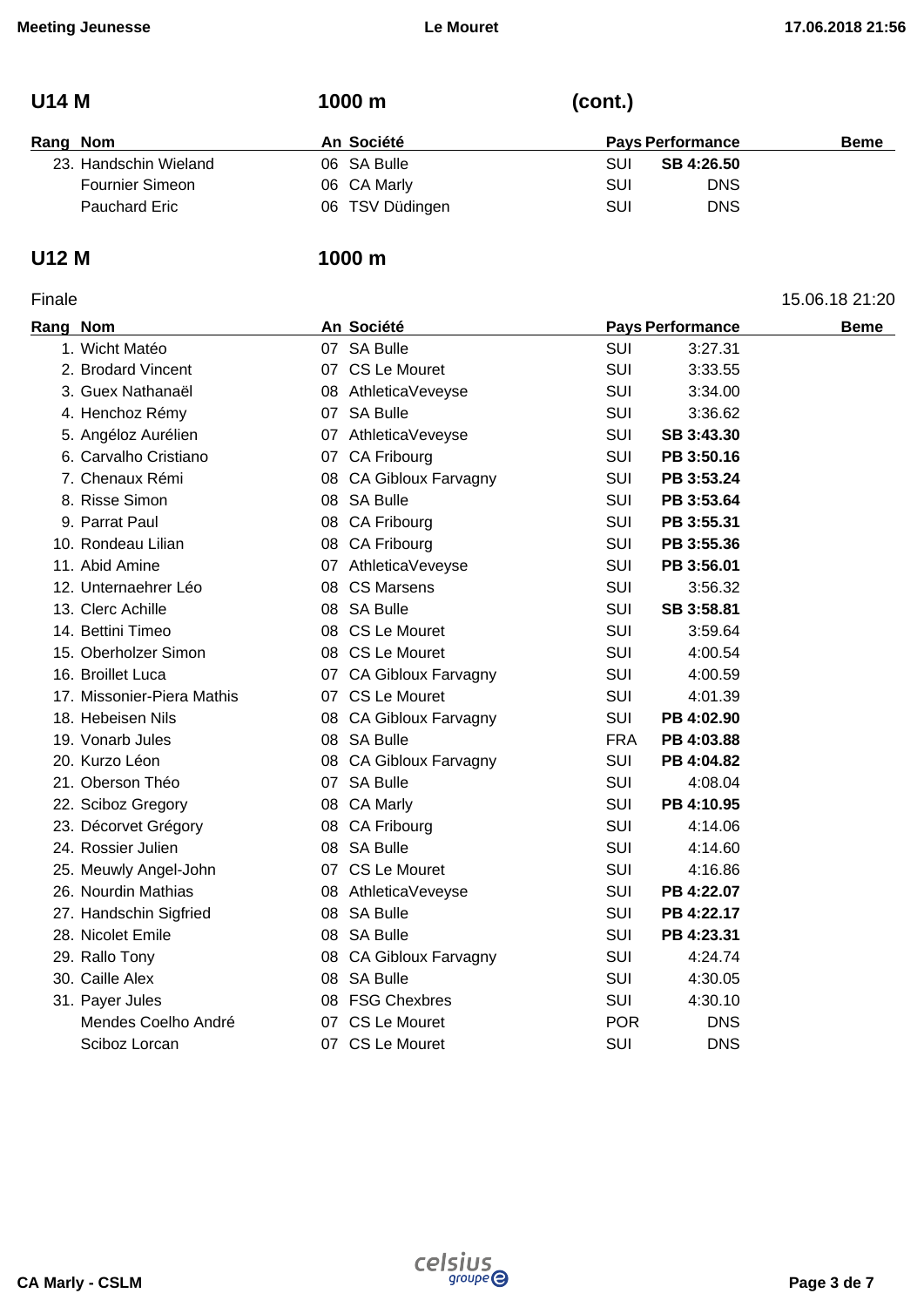### **U10 M 1000 m**

| Finale | 15.06.18 19:35 |
|--------|----------------|
|        |                |

| Rang | <b>Nom</b>            |    | An Société                   |            | <b>Pays Performance</b> | <b>Beme</b> |
|------|-----------------------|----|------------------------------|------------|-------------------------|-------------|
|      | 1. Beutler Jonas      |    | 09 FSG Estavayer-le-Lac      | SUI        | SB 3:42.43              |             |
|      | 2. Regamey Quentin    |    | 09 SA Bulle                  | <b>SUI</b> | 3:59.03                 |             |
|      | 3. Philipona Michaël  |    | 09 CS Marsens                | <b>SUI</b> | 4:03.99                 |             |
|      | 4. Piller Antonin     | 10 | <b>CS Marsens</b>            | <b>SUI</b> | PB 4:05.43              |             |
|      | 5. Guex Jérémie       |    | 10 AthleticaVeveyse          | SUI        | PB 4:06.07              |             |
|      | 6. Oberson Arthur     |    | 10 SA Bulle                  | <b>SUI</b> | PB 4:07.41              |             |
|      | 7. Vuadens Nolan      | 10 | AthleticaVeveyse             | <b>SUI</b> | 4:08.99                 |             |
|      | 8. Dizerens Thomas    | 09 | <b>CS Marsens</b>            | <b>SUI</b> | PB 4:09.84              |             |
|      | 9. Zahnd Tim          |    | 09 CA Fribourg               | <b>SUI</b> | 4:15.09                 |             |
|      | 10. Murith Cyprien    | 09 | <b>SA Bulle</b>              | SUI        | PB 4:17.42              |             |
|      | 11. Abid Alexandre    |    | 09 AthleticaVeveyse          | SUI        | 4:21.57                 |             |
|      | 12. Rossier Matthieu  | 11 | <b>SA Bulle</b>              | <b>SUI</b> | 4:22.32                 |             |
|      | 13. Baldoni Noan      | 09 | AthleticaVeveyse             | <b>SUI</b> | PB 4:26.10              |             |
|      | 14. Bourdilloud Loïc  | 10 | AthleticaVeveyse             | SUI        | 4:27.29                 |             |
|      | 15. Gremaud Yohan     |    | 10 CS Marsens                | SUI        | PB 4:32.33              |             |
|      | 16. Kurzo Jeremy      | 09 | <b>CA Gibloux Farvagny</b>   | <b>SUI</b> | PB 4:35.37              |             |
|      | 17. Goncalves Amaury  |    | 09 CS Marsens                | <b>SUI</b> | 4:36.21                 |             |
|      | 18. Torche Illias     | 09 | <b>CA Marly</b>              | <b>SUI</b> | PB 4:38.26              |             |
|      | 19. Both Tim          |    | 10 CS Marsens                | <b>SUI</b> | 4:39.22                 |             |
|      | 20. Carron Jordi      |    | 09 CS Le Mouret              | SUI        | 4:39.49                 |             |
|      | 21. Guichard Benjamin |    | 09 CS Marsens                | SUI        | 4:46.44                 |             |
|      | 22. Magnin Joël       | 11 | <b>CA Marly</b>              | SUI        | 4:46.94                 |             |
|      | 23. Poffet Lukas      |    | 10 Athletic Team Rechthalten | SUI        | 5:08.77                 |             |
|      | Bochud Noé            | 09 | <b>CS Marsens</b>            | SUI        | <b>DNS</b>              |             |
|      |                       |    |                              |            |                         |             |

### **U18 W / U16 W 1000 m**

### Finale 15.06.18 21:50 **Rang** Nom **Beme Beme An** Société **Pays** Performance **Beme** 1. Stettler Seraina 01 AC Murten SUI 3:14.29 2. Gross Livia **12. Cross Livia Company 12. Cross Livia** 2:17.56 3. Jornod Leonie 03 AC Murten SUI 3:26.61 4. Vogt Lisa 04 TV Wünnewil SUI 3:27.01 5. Lüthi Tamara **COMEX 104 AC Murten** COM **SUI PB 3:28.16** 6. Fragnière Anaïs **03 CS Marsens** SUI 3:44.04 7. Pidoux Cynthia 03 CA Fribourg SUI **PB 3:48.35** 8. Payer Mathilde **8. Payer Mathilde 04 FSG Chexbres** SUI **PB 3:58.05** 9. Niederhäuser Ivana 04 TSV St. Antoni SUI 4:10.62 Feldmann Naomi **04 CA Marly Canadian** SUI DNS

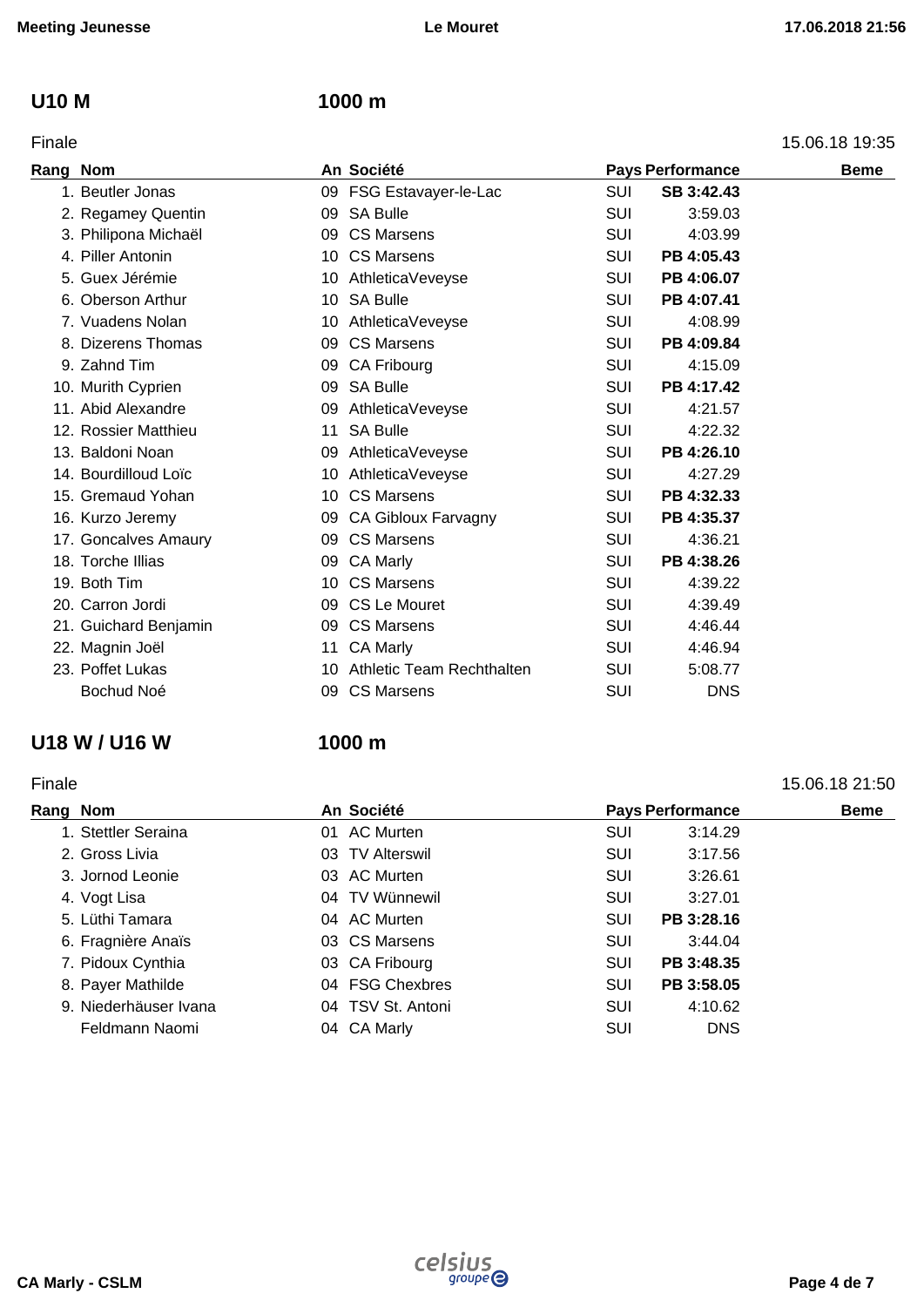### **U14 W 1000 m**

15.06.18 21:40

| Rang Nom |                         |    | An Société                   |            | <b>Pays Performance</b> | <b>Beme</b> |
|----------|-------------------------|----|------------------------------|------------|-------------------------|-------------|
|          | 1. Huber Anouk          |    | 05 Athletic Team Rechthalten | SUI        | PB 3:24.27              |             |
|          | 2. Genoud Camille       |    | 05 CS Marsens                | SUI        | PB 3:24.53              |             |
|          | 3. Schornoz Salomé      |    | 05 CS Marsens                | SUI        | PB 3:25.39              |             |
|          | 4. Rotzetter Eline      | 06 | Athletic Team Rechthalten    | <b>SUI</b> | PB 3:25.66              |             |
|          | 5. Betticher Léane      | 06 | Athletic Team Rechthalten    | SUI        | SB 3:25.82              |             |
|          | 6. Murith Elyne         | 06 | <b>CS Marsens</b>            | SUI        | PB 3:26.38              |             |
|          | 7. Dubey Chloé          |    | 05 AC Murten                 | <b>SUI</b> | 3:33.16                 |             |
|          | 8. Krone Maeva          | 05 | CA Fribourg                  | SUI        | SB 3:33.51              |             |
|          | 9. Hayoz Jasmin         |    | 05 Athletic Team Rechthalten | <b>SUI</b> | 3:36.12                 |             |
|          | 10. Kapeller Gwendoline | 06 | CA Gibloux Farvagny          | <b>SUI</b> | PB 3:43.82              |             |
|          | 11. Gremaud Elsa        |    | 05 CS Le Mouret              | SUI        | SB 3:50.64              |             |
|          | 12. Biland Lou          |    | 06 CS Le Mouret              | <b>SUI</b> | PB 3:53.79              |             |
|          | 13. Studer Zoé          | 06 | <b>CA Broyard</b>            | <b>SUI</b> | PB 4:00.66              |             |
|          | 14. Kern Alicia         | 06 | AthleticaVeveyse             | <b>SUI</b> | PB 4:01.48              |             |
|          | 15. Margueron Charline  |    | 06 CA Marly                  | SUI        | 4:03.15                 |             |
|          | 16. Monney Emma         |    | 06 CA Gibloux Farvagny       | <b>SUI</b> | 4:03.92                 |             |
|          | 17. Baudin Lucie        |    | 06 CA Gibloux Farvagny       | SUI        | PB 4:05.20              |             |
|          | 18. Burri Cecile        | 06 | TSV Düdingen                 | <b>SUI</b> | SB 4:07.44              |             |
|          | 19. Bissig Léonie       | 05 | CS Le Mouret                 | <b>SUI</b> | SB 4:08.72              |             |
|          | 20. Roubaty Lauriane    |    | 05 CS Le Mouret              | <b>SUI</b> | PB 4:09.89              |             |
|          | 21. Margueron Justine   | 06 | <b>CS Marsens</b>            | <b>SUI</b> | 4:10.08                 |             |
|          | 22. Guillet Agnès       | 06 | <b>CS Marsens</b>            | <b>SUI</b> | 4:11.91                 |             |
|          | 23. Bracher Aude        | 06 | AthleticaVeveyse             | <b>SUI</b> | 4:19.84                 |             |
|          | 24. Hedinger Solène     |    | 06 AthleticaVeveyse          | <b>SUI</b> | 4:20.60                 |             |
|          | 25. Beaud Charline      | 06 | SA Bulle                     | <b>SUI</b> | PB 4:27.39              |             |
|          | Messerli Céline         |    | 05 TSV Düdingen              | <b>SUI</b> | <b>DNS</b>              |             |
|          | <b>Murith Marie</b>     | 06 | SA Bulle                     | <b>SUI</b> | <b>DNS</b>              |             |
|          | <b>Romanens Elise</b>   | 06 | <b>CS Marsens</b>            | SUI        | <b>DNS</b>              |             |
|          | Tâche Louna             |    | 05 AthleticaVeveyse          | <b>SUI</b> | <b>DNS</b>              |             |
|          |                         |    |                              |            |                         |             |

### **U12 W 1000 m**

### Finale 15.06.18 21:30

|                                                                                                                                                                                                                                                                                                     |                                                                                                                                                                                                                                                                                  |                                                                                                | <b>Beme</b>                                                                                                                                                         |
|-----------------------------------------------------------------------------------------------------------------------------------------------------------------------------------------------------------------------------------------------------------------------------------------------------|----------------------------------------------------------------------------------------------------------------------------------------------------------------------------------------------------------------------------------------------------------------------------------|------------------------------------------------------------------------------------------------|---------------------------------------------------------------------------------------------------------------------------------------------------------------------|
|                                                                                                                                                                                                                                                                                                     |                                                                                                                                                                                                                                                                                  |                                                                                                |                                                                                                                                                                     |
|                                                                                                                                                                                                                                                                                                     |                                                                                                                                                                                                                                                                                  | 3:47.34                                                                                        |                                                                                                                                                                     |
|                                                                                                                                                                                                                                                                                                     |                                                                                                                                                                                                                                                                                  |                                                                                                |                                                                                                                                                                     |
|                                                                                                                                                                                                                                                                                                     |                                                                                                                                                                                                                                                                                  |                                                                                                |                                                                                                                                                                     |
|                                                                                                                                                                                                                                                                                                     |                                                                                                                                                                                                                                                                                  |                                                                                                |                                                                                                                                                                     |
|                                                                                                                                                                                                                                                                                                     |                                                                                                                                                                                                                                                                                  | 4:01.17                                                                                        |                                                                                                                                                                     |
|                                                                                                                                                                                                                                                                                                     |                                                                                                                                                                                                                                                                                  | 4:01.77                                                                                        |                                                                                                                                                                     |
|                                                                                                                                                                                                                                                                                                     |                                                                                                                                                                                                                                                                                  |                                                                                                |                                                                                                                                                                     |
|                                                                                                                                                                                                                                                                                                     |                                                                                                                                                                                                                                                                                  |                                                                                                |                                                                                                                                                                     |
|                                                                                                                                                                                                                                                                                                     |                                                                                                                                                                                                                                                                                  |                                                                                                |                                                                                                                                                                     |
|                                                                                                                                                                                                                                                                                                     |                                                                                                                                                                                                                                                                                  |                                                                                                |                                                                                                                                                                     |
|                                                                                                                                                                                                                                                                                                     |                                                                                                                                                                                                                                                                                  |                                                                                                |                                                                                                                                                                     |
|                                                                                                                                                                                                                                                                                                     |                                                                                                                                                                                                                                                                                  |                                                                                                |                                                                                                                                                                     |
|                                                                                                                                                                                                                                                                                                     |                                                                                                                                                                                                                                                                                  | 4:11.23                                                                                        |                                                                                                                                                                     |
| Rang Nom<br>1. Hammel Méline<br>2. Habegger Eva<br>3. Studer Méline<br>4. Hayoz Mia<br>5. Romanens Lynda<br>6. Mauron Aliya<br>7. Vial Clémence<br>8. Jaquier Noémie<br>9. Cudré-Mauroux Elodie<br>10. Niggli Shana<br>11. Andrade Laura<br>12. Marthe Elia<br>13. Savary Julie<br>14. Bapst Lucile | An Société<br>07 AthleticaVeveyse<br>07 SA Bulle<br>07 CA Broyard<br>07 CS Le Mouret<br>07 CS Marsens<br>08 TSV Düdingen<br>07 CS Marsens<br>07 CS Le Mouret<br>08 CS Le Mouret<br>07 AthleticaVeveyse<br>07 CS Le Mouret<br>08 CS Le Mouret<br>07 CS Marsens<br>08 TSV Düdingen | SUI<br>SUI<br>SUI<br>SUI<br>SUI<br>SUI<br>SUI<br>SUI<br>SUI<br>SUI<br>POR<br>SUI<br>SUI<br>SUI | <b>Pays Performance</b><br>PB 3:41.41<br>PB 3:53.31<br>PB 3:54.83<br>SB 4:00.52<br>PB 4:04.77<br>PB 4:07.07<br>PB 4:07.26<br>PB 4:08.14<br>PB 4:08.51<br>PB 4:10.62 |

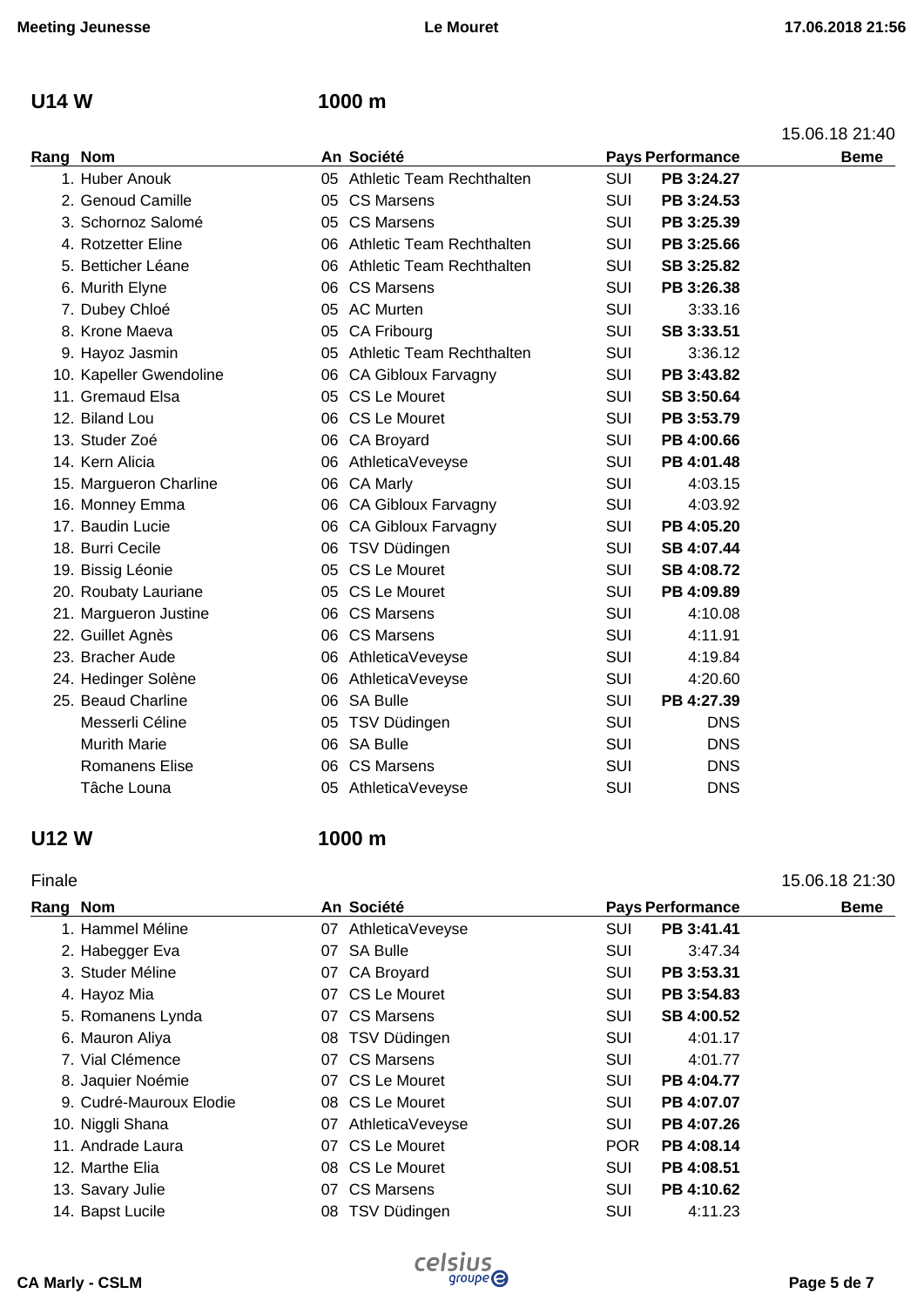### **U12 W 1000 m (cont.)**

| Rang Nom |                           | An Société                   |            | <b>Pays Performance</b> | <b>Beme</b> |
|----------|---------------------------|------------------------------|------------|-------------------------|-------------|
|          | 15. Marro Céleste         | 07 CS Marsens                | <b>SUI</b> | 4:12.54                 |             |
|          | 16. Gedik Ilkay           | 07 CS Le Mouret              | <b>SUI</b> | PB 4:12.92              |             |
|          | 17. Hendry Seraina        | 08 TSV Düdingen              | <b>SUI</b> | PB 4:13.11              |             |
|          | 18. Genoud Léa            | 07 AthleticaVeveyse          | SUI        | PB 4:13.25              |             |
|          | 19. Oberson Audrey        | 07 CS Marsens                | <b>SUI</b> | SB 4:14.34              |             |
|          | 20. Bührer Charlotte      | 08 CA Fribourg               | <b>SUI</b> | PB 4:15.66              |             |
|          | 21. Rizzo Francesca       | 07 SA Bulle                  | <b>SUI</b> | PB 4:16.42              |             |
|          | 22. Eltschinger Soraya    | 07 CA Fribourg               | <b>SUI</b> | 4:20.55                 |             |
|          | 23. Menetre Eve           | 08 CA Fribourg               | <b>SUI</b> | 4:21.05                 |             |
|          | 24. Margueron Léane       | 08 CS Marsens                | <b>SUI</b> | PB 4:22.06              |             |
|          | 25. Oberson Alexia        | 08 AthleticaVeveyse          | <b>SUI</b> | 4:23.30                 |             |
|          | 26. CLAUDE Emy            | 07 CS Le Mouret              | <b>SUI</b> | 4:23.46                 |             |
|          | 27. Van der burgt Inès    | 07 CA Gibloux Farvagny       | <b>NED</b> | 4:24.32                 |             |
|          | 28. Veri Charlotte        | 08 AthleticaVeveyse          | SUI        | SB 4:24.54              |             |
|          | 29. Boschung Emeline      | 07 CA Gibloux Farvagny       | SUI        | PB 4:25.90              |             |
|          | 30. Mülhauser Emma Louise | 07 CA Fribourg               | <b>SUI</b> | PB 4:27.11              |             |
|          | 31. Perraudin Sara        | 07 CA Gibloux Farvagny       | SUI        | PB 4:27.56              |             |
|          | 32. Sciboz Eve            | 07 CS Le Mouret              | <b>SUI</b> | PB 4:28.66              |             |
|          | 33. Reynaud Louise        | 08 CA Marly                  | <b>SUI</b> | 4:30.86                 |             |
|          | 34. Lisboa Caetano leva   | 07 SA Bulle                  | SUI        | PB 4:33.80              |             |
|          | 35. Huber Lucy            | 08 Athletic Team Rechthalten | <b>SUI</b> | 4:34.79                 |             |
|          | 36. Piccand Oriane        | 07 CS Le Mouret              | <b>SUI</b> | PB 4:37.32              |             |
|          | 37. Pinto Laura           | 08 AthleticaVeveyse          | <b>POR</b> | PB 4:40.52              |             |
|          | 38. Thonney Mélanie       | 08 FSG Chexbres              | <b>SUI</b> | 4:52.52                 |             |
|          | 39. Brahier-Lehmann Elisa | 07 FSG Chexbres              | SUI        | 4:55.89                 |             |
|          | 40. Torche Emma           | 08 CA Marly                  | <b>SUI</b> | 5:37.10                 |             |
|          | Hedinger Marjane          | 08 AthleticaVeveyse          | <b>SUI</b> | <b>DNS</b>              |             |
|          | Molleyres Agnès           | 08 AthleticaVeveyse          | SUI        | <b>DNS</b>              |             |
|          | <b>Wild Eve-Marie</b>     | 07 CA Marly                  | SUI        | <b>DNS</b>              |             |

### **U10 W 1000 m**

Finale 15.06.18 19:40

### **Rang** Nom **Beme An Société Pays** Performance **Beme** 1. Studer Ella 09 CA Broyard SUI **PB 3:27.33** 2. Tercier Célia **10 SA Bulle 10 SA Bulle** SUI **PB 3:58.89** 3. Murith Sohane **09 CS Marsens** SUI 4:03.05 4. Philipona Lenya Maria 09 Athletic Team Rechthalten SUI **PB 4:18.64** 5. Chavaillaz Loane 09 CA Gibloux Farvagny SUI **PB 4:22.08** 6. Clerc Anna 10 SA Bulle SUI **PB 4:23.26** 7. Marthe Leonie 10 CS Le Mouret SUI **PB 4:26.02** 8. Linder Sara 09 Athletic Team Rechthalten SUI **PB 4:28.68** 9. Minguely Zoé 10 CS Le Mouret SUI **PB 4:30.92** 10. Clerc Elena 11 CS Le Mouret 50 Contracts CSUI 4:32.30 11. Burri Marie 09 TSV Düdingen SUI 4:33.12 12. Carvalho Lana 09 CS Marsens SUI 4:33.17 13. CLAUDE Margaux **09 CS Le Mouret 13. CLAUDE Margaux** 09 CS Le Mouret **SUI** 4:33.74 14. Gabaglio Luna 09 CA Belfaux SUI **PB 4:33.79** 15. Maccariello Chloé **10 CS Le Mouret** 15. Maccariello Chloé